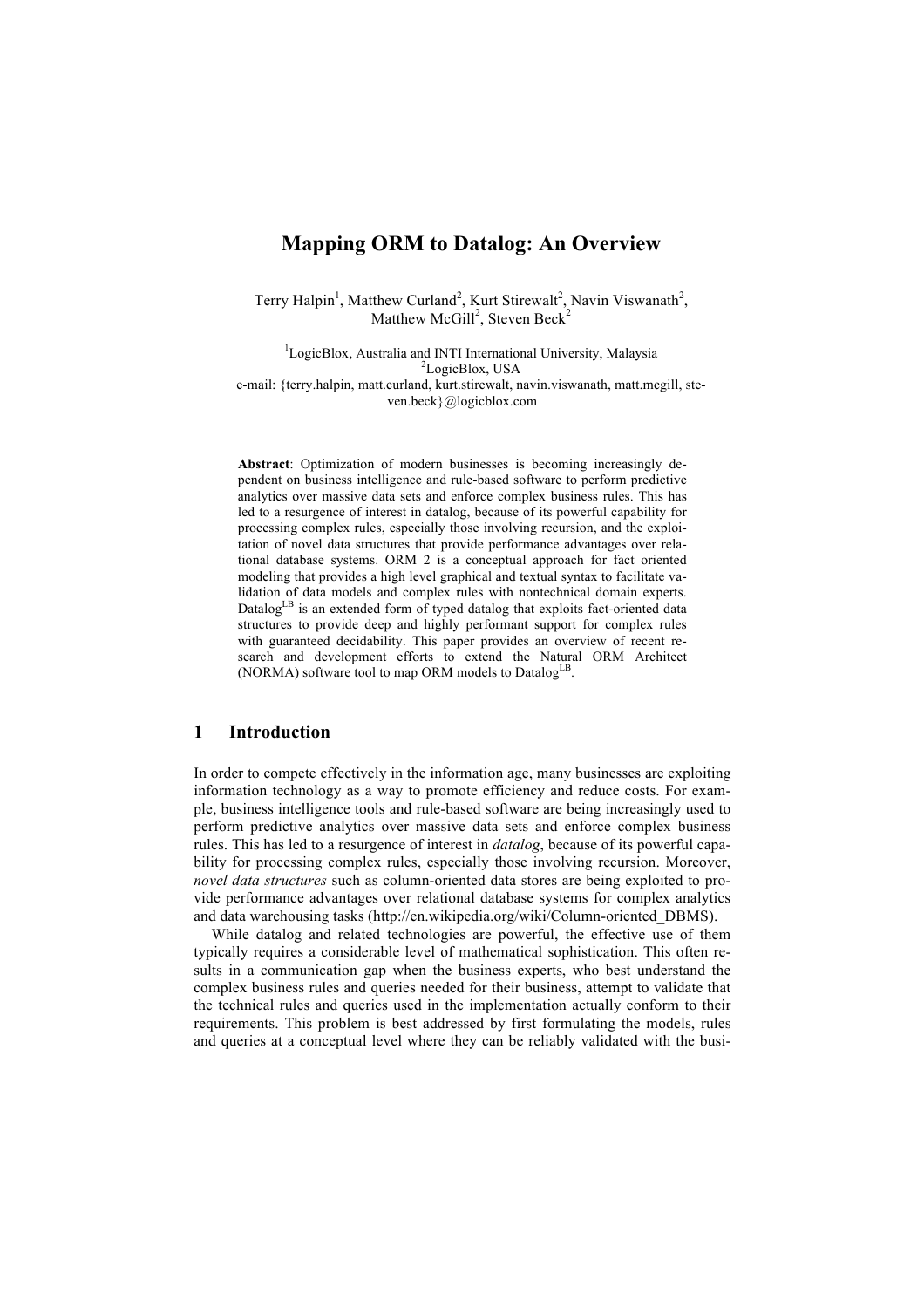ness domain experts, and then automatically transforming these high level constructs into equivalent, lower level constructs (e.g. datalog code) for implementation.

This paper provides an overview of our recent research and development efforts to support such a model-driven engineering approach to business analytics. For the conceptual level, we use second generation *Object-Role Modeling* (*ORM 2*) [10]. Unlike attribute-based approaches such as Entity-Relationship (ER) modeling [5] and class diagramming within the Unified Modeling Language (UML) [23], ORM is *factoriented*, where all facts, constraints, and derivation rules may be verbalized naturally in sentences easily understood and validated by nontechnical business users using concrete examples. ORM's graphical notation for data modeling is far more expressive than that of industrial ER diagrams or UML class diagrams, and its attribute-free nature makes it more stable and adaptable to changing business requirements. Brief introductions to ORM may be found in [12, 15], a detailed introduction in [16], a thorough treatment in [18], and a comparison with UML in [14]. An overview of factoriented modeling approaches, including ORM and others such as RIDL [22], NIAM [24], and PSM [20], as well as history and research directions, may be found in [13].

For the datalog platform, we use *datalog*<sup>LB</sup>, a vastly extended version of datalog developed by LogicBlox. Datalog<sup>LB</sup> is a typed datalog [24] that employs fact-oriented data structures with performance benefits similar to those of column stores when processing very complex rules over vast data sets. For detailed coverage of traditional datalog, see  $[1, 6, 9]$ . Datalog<sup>LB</sup> extends basic datalog with stratified negation, types, functions (including aggregate functions), transactions, modules (called "blocks"), constraints, default values, ordered predicates, metalevel support, and other features.

Early tool support for ORM introduced two textual languages. Formal ORM Language (FORML) was supported as an output verbalization language in InfoModeler and the ORM solution within Microsoft Visio for Enterprise Architects. Conceptual Query Language (ConQuer) enabled ORM models to be queried, and was implemented in the InfoAssistant and ActiveQuery tools [3, 4]. However, the ConQuer language was used only for formulating non-recursive ORM queries, not constraints or derivation rules, and tool support for it is no longer available.

Recently, ORM was extended to ORM 2, with tool support provided by Natural ORM Architect (*NORMA*) [8], including improved constraint verbalization in FORML 2 [17, 19] as well as further rule options such as semiderived types, deontic rules, and deep support for conceptual outer joins [18]. More recently, we developed a *role calculus* to formally capture derivation rules in ORM [7], and the VisualBlox team at LogicBlox has extended the NORMA tool to capture derivation rules and have also developed a VisualBlox tool to map ORM models to Datalog<sup>LB</sup>.

Extensions to the NORMA tool allow ORM 2 derivation rules to be entered by clicking options in a Model Browser, and are then stored in a structure based on the role calculus, which offers a high level of semantic stability [7]. Compared to the ActiveQuery tool for ConQuer, NORMA's derivation support covers a wider range of rules (including recursion), has much better rule verbalization, and generates datalog code for implementation instead of SQL. While it is planned to add SQL generation for derivation rules at a later stage, our current efforts are focused on completing the datalog generation. NORMA's derivation language is designed to be relationally complete, and at the time of writing, about 90% of its constructs have been automatically transformed into Datalog<sup>LB</sup>.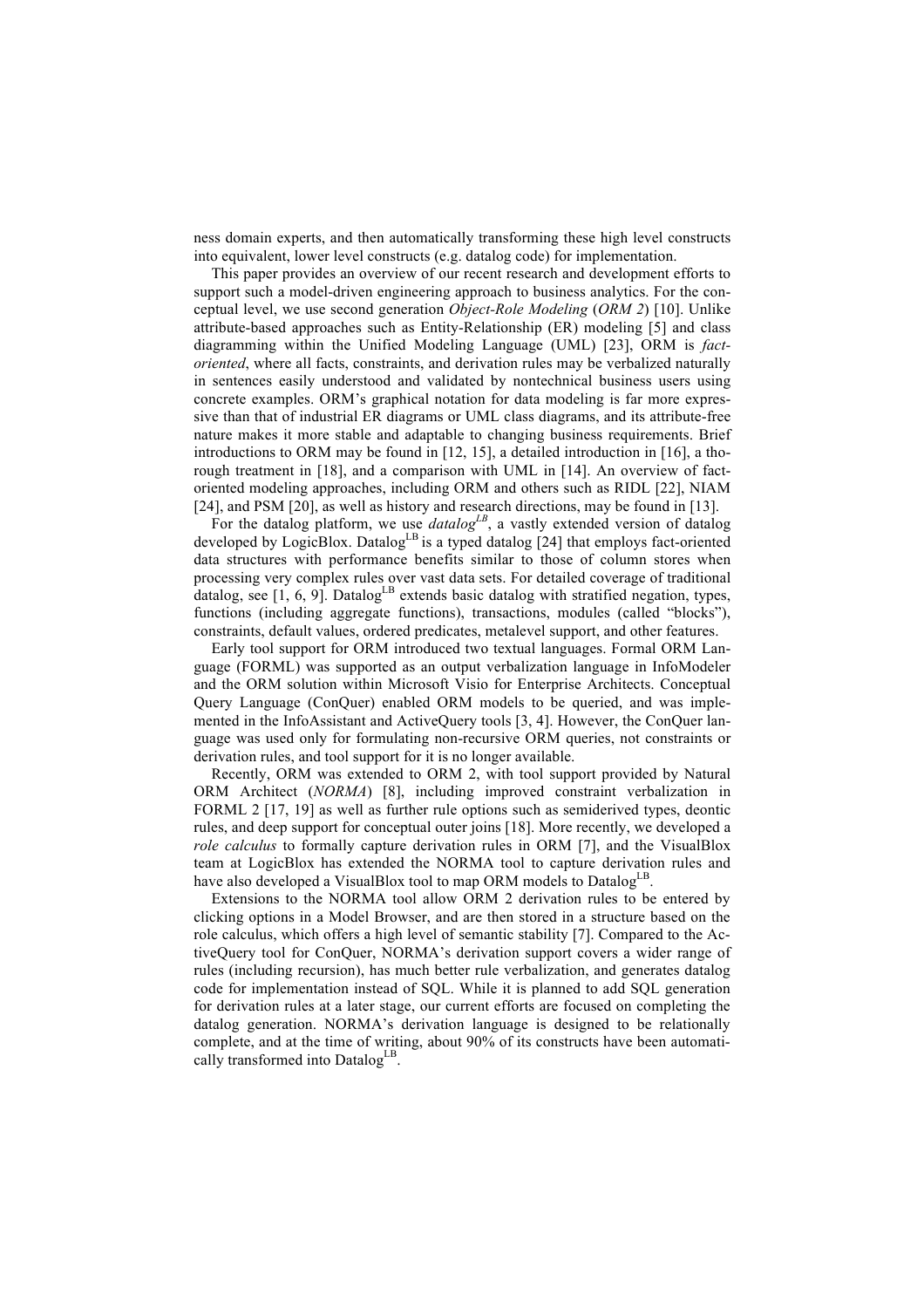While the role calculus offers advantages such as compactness and semantic stability, its internal metamodel is technically challenging and its structures differ significantly from those of datalog or SQL. To simplify the task of transforming role calculus structures into target languages such as datalog and SQL, we first map the role calculus version of derivation rules to an intermediate structure based on the *domain relational calculus*, and then transform this second structure into the target code.

This paper provides a high level overview of some of this work, illustrating some of the mapping patterns by concrete examples. Discussion of the relevant metamodels and detailed transformation algorithms is beyond the scope of this paper, but portions of an early version of the role calculus metamodel may be found in [7].

The rest of this paper is structured as follows. Section 2 briefly illustrates how ORM object types, fact types, and constraints map to Datalog<sup>LB</sup>. Section 3 discusses the basics of mapping ORM derivation rules map to Datalog<sup>LB</sup>, including a rule for placing existential quantifiers. Section 4 considers some derivation rule examples involving use of scalar and aggregate functions. Section 5 summarizes the main results, outlines future research directions, and lists references.

## **2 Mapping ORM Object Types, Fact Types, and Constraints**

In logic, an individual is a single thing of interest (e.g. a specific person, country, name, or number). An object in ORM corresponds to an individual in this sense. In first-order logic (FOL), predication is allowed only over individuals, not predicates, and quantification is allowed only over individual variables. First-order logic is undecidable, so there are some first-order formulas whose truth value can't be established by any algorithm. An algorithm to map ORM models into unsorted, first-order logic was provided by one of the authors in the late 1980s [10].

In the 1990s, the ConQuer query language for ORM was formalized in terms of sorted FOL, extended by a special operator for outer joins as well as set and bag comprehension [4]. Later, ORM 2 added modal operators to distinguish between alethic and deontic rules. Currently, deontic rules are ignored in mapping to datalog. While outer joins can be captured in NORMA derivation rules, their transformation to Datalog<sup>LB</sup> awaits further work.

Datalog is designed for database work, and is a decidable fragment of first-order logic with powerful capabilities for storing, constraining, and deriving facts. As a logic programming language, datalog's support for recursive rules is more elegant and efficient than that provided by relational database systems. Unlike other logic programming languages such as Prolog, datalog programs are guaranteed to terminate.

Standard datalog uses prefix notation, with individual terms (individual variables or constants) listed in parentheses after the predicate name. In basic datalog, a *rule* is an expression of the form

 $q(\tau_1, ..., \tau_n) \leftarrow p_1(x_1, ..., x_n, ..., p_m(y_1, ...).$ 

where the head predicate *q* has as argument an ordered list of individual terms  $\tau_1, \ldots, \tau_n$  $(n \ge 0)$ , each variable of which must occur in at least one argument of the body predicates  $p_1 \n\t... p_m$  ( $m \ge 0$ ), the main propositional operator "←" (read as "if") is the con-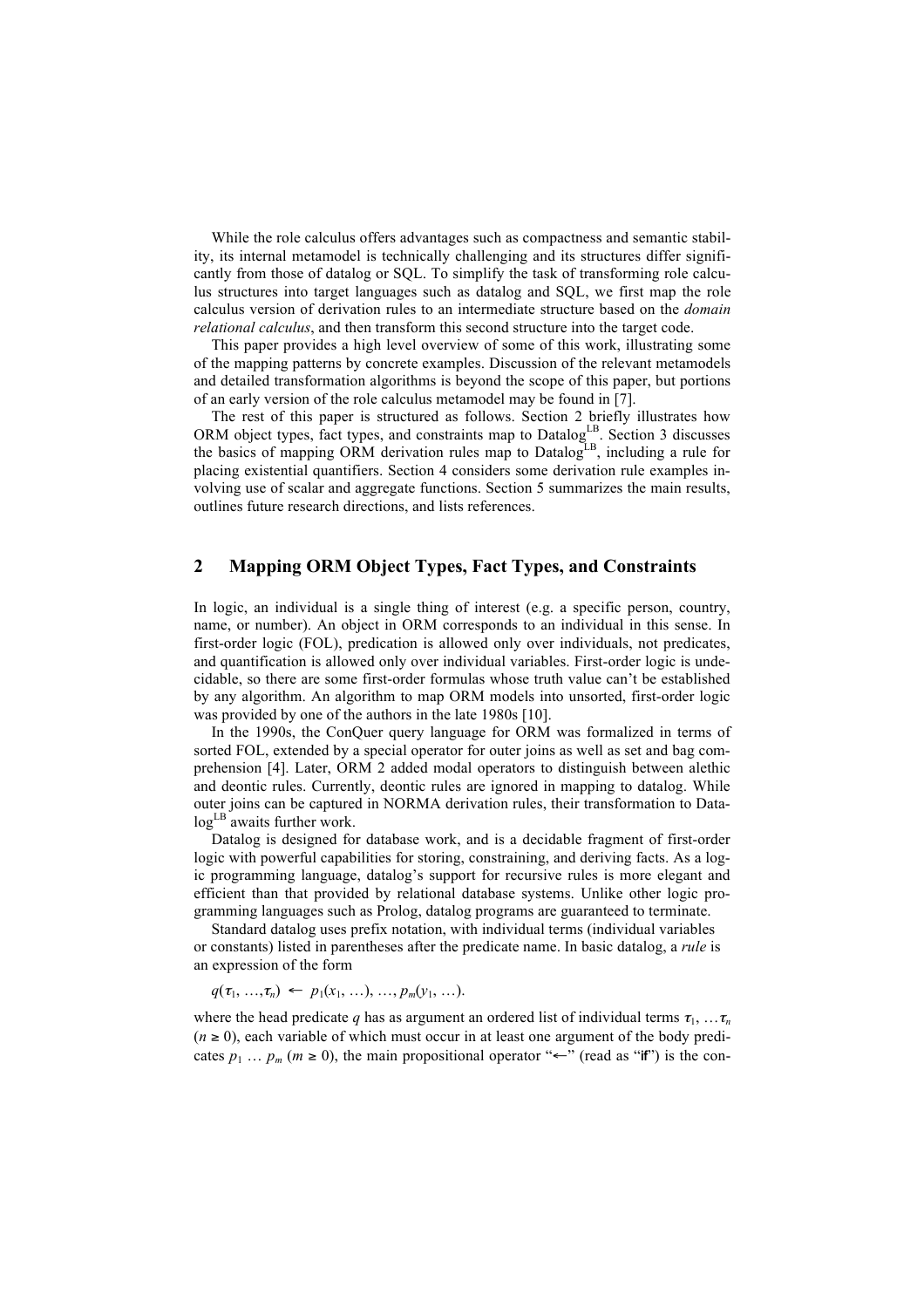verse implication operator from logic, and a comma "," (read as "**and**") between predications is the logical conjunction operator. A predication (the application of a predicate to a list of variables or constants) is also known as an *atom* or *positive literal*. The head or the body may be empty (but not both). A rule is treated as shorthand for a formula where the head variables are universally quantified at the top level, and any other variables introduced in the body are existentially quantified, with the existential quantifiers placed at the start of the body [1, p. 279]. For example, the following datalog rule

 $\text{grandparentOf}(x, y) \leftarrow \text{parentOf}(x, z)$ , parentOf(*z*, *y*).

is equivalent to the following FOL formula (using mixfix predicates)

 $\forall x \forall y [x \text{ is a grandparent of } y \leftarrow \exists z (x \text{ is a parent of } z \& z \text{ is a parent of } y).$ 

Datalog adopts the closed world assumption (CWA), so if the same atom appears as the head of exactly *n* rules, the logical disjunction of the *n* rule bodies provides an if-and-only-if (iff) condition for the head. For example, the logical rule ∀*x*∀*y*[*x* is a parent of  $y \leftarrow (x \text{ is a father of } y \lor x \text{ is a mother of } y)$ ] may be set out in datalog as

```
parentOf(x, y) \leftarrow fatherOf(x, y).
parentOf(x, y) \leftarrow motherOf(x, y).
```
Datalog<sup>LB</sup>, allows such *disjunctions* to be captured as a single rule, using a semicolon ";" for the inclusive-or operator. In datalog<sup>LB</sup>, " $\leftarrow$ " is rendered as "<-" and no italics are used. So the above parenthood rule may be set out in Datalog<sup>LB</sup> thus:

parentOf(x, y) <- fatherOf(x, y); motherOf(x, y).

Datalog extended with *negation* allows negated atoms (negative literals) in the body. Datalog<sup>LB</sup> uses an exclamation mark "!" for the logical negation operator. An *anonymous variable* (denoted by an underscore " " and read as "something") is used to existentially quantify a variable that is not referenced elsewhere in the formula (in which case the implicit existential quantifier has scope over only the atom in which the underscore occurs). For example, the derivation rule for living parents expressed as the FOL formula  $\forall x[x]$  is a living parent ←  $(\exists y(x)$  is a parent of *y*) & ~ *x* died)] may be formulated thus:

 $livingParent(x) \leq parentOf(x, \)$ , !died(x).

Datalog<sup>LB</sup> is a typed datalog, so each of its predicates is constrained to apply to a sequence of zero or more types. Object types are modeled in datalog<sup>LB</sup> as unary predicates. Entity types are directly supported, but value types are currently handled as implicit subtypes of the associated data type. Type declarations are specified as constraints, or "right-arrow" formulas, using "->" (read as "**implies**" or "**only if**") for the material implication operator. Entity types that are identified using reference modes are declared along with their reference modes, using a colon ":" in the variable list of the reference predicate. For example, Country(.code) maps to:

Country(x), country: $code(x:y) \rightarrow string(y)$ .

An ORM fact type corresponds to a set of one or more typed predicates. A Datalog<sup>LB</sup> predicate represents exactly one ORM fact type, so qualified predicate names are often used to distinguish predicates that have the same predicate reading in ORM.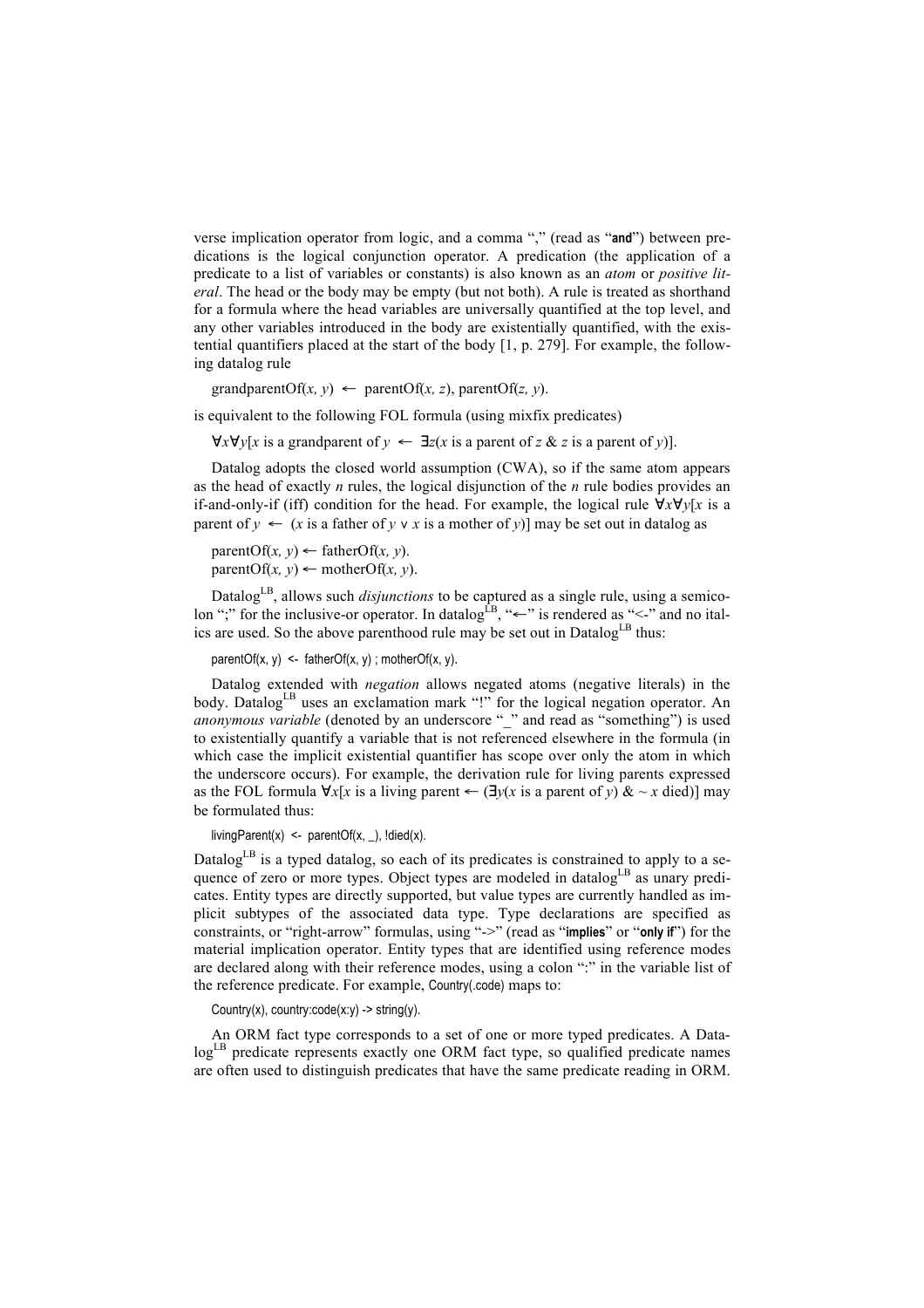For example, the *m:n* predicates in Person runs Company and Horse runs Race may be declared respectively as follows:

person: company: runs $(x, y)$  -> Person $(x)$ , Company $(y)$ . horse:race:runs(x, y) -> Horse(x), Race(y).

If a fact type has a uniqueness constraint spanning *n*-1 roles, a square-bracket notation is used to indicate the functional nature of the predicate. For example:

person:birthcountry[p]=c -> Person(p), Country(c).

Additional uniqueness constraints need to be declared separately. Variable names may include letters and digits. For example, the ORM schema in Figure 1 may be declared in Datalog<sup>LB</sup> as follows, using the functional predicate declaration style to capture the left-hand uniqueness constraint on the head of government predicate and a separate clause to capture the right-hand uniqueness constraint.

```
Politician(p), politician:name(p:n) -> Politician(p), string(n).
Country(c), country:code(c:cc) -> Country(c), string(cc).
politician:countryGoverned[p]=c -> Politician(p), Country(c).
politician:countryGoverned[p1]=c, politician:countryGoverned[p2]=c -> p1=p2.
```


**Fig. 1.** A populated 1:1 ORM fact type.

The above code is an example of a Datalog<sup>LB</sup> program. Data files are declared separately using delta predicates. For example, the data population in Figure 1 may be declared using the following assertions, where the "+" indicates insertion (addition of a fact to a predicate's population). Facts may be retracted (using "−") or modified using other options.

```
+politician:countryGoverned["Barack Obama"] = "US".
+politician:countryGoverned["Julia Gillard"] = "AU".
```
To illustrate the benefits of Datalog<sup>LB</sup> for capturing ORM constraints, consider the ORM schema shown in Figure 2(a), which is fragment of a larger schema discussed elsewhere [16]. The equivalent  $\text{Database}^{\text{LB}}$  code shown in Figure 2(b). For discussion purposes, comments are inserted above the code for three constraints.

The mandatory role constraint that each book has a title is neatly expressed using an anonymous variable. The exclusion constraint that no book may be written and reviewed by the same person is also easily captured using negation. Finally, the acyclic constraint on the book translation predicate is enforced by introducing a recursively derived ancestor predicate and then declaring that to be irreflexive. This is much simpler than the equivalent SQL code, and also offers better performance.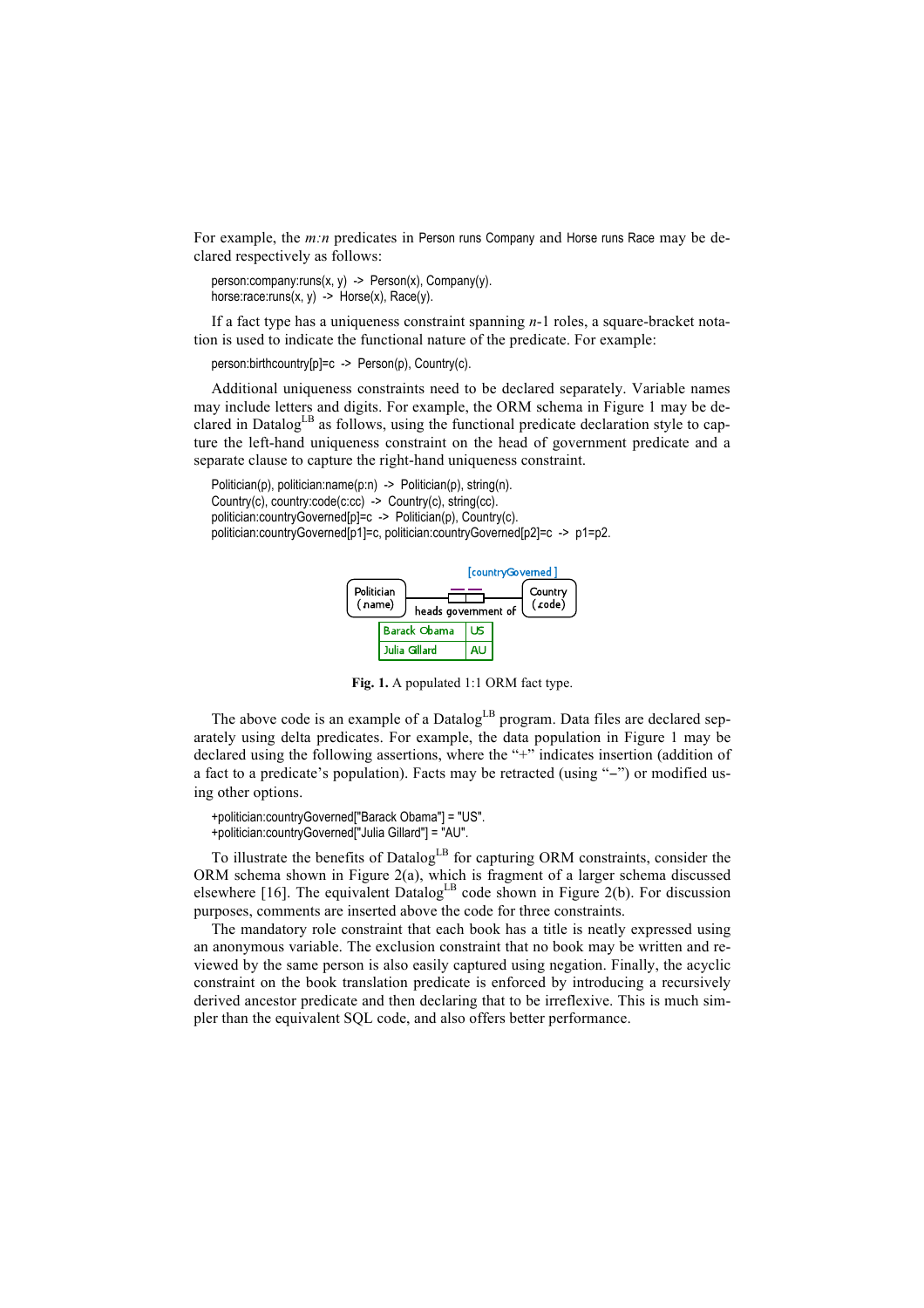

Fig. 2. (a) An ORM schema mapped to (b) Datalog<sup>LB</sup>.

## **3 Mapping Derivation Rules**

The above acyclic constraint enforcement introduced a derived fact type under the covers. ORM users may also introduce derived fact types of their own, and have NORMA map these to Datalog<sup>LB</sup>. For implementation, we first capture the derivation rules in a role-calculus based structure, and then transform this to an intermediate, domain relational calculus structure, from which the Datalog<sup>LB</sup> code is generated.

Derivation rules may be used to derive either subtypes or fact types. The NORMA screenshot in Figure 3(a) includes two derived subtypes and one derived fact type. Figure 3(b) shows how the associated derivation rules are displayed in the Model Browser after being entered by selecting and clicking the relevant options.



**Fig. 3.** NORMA screenshot of an ORM schema and its derivation rules.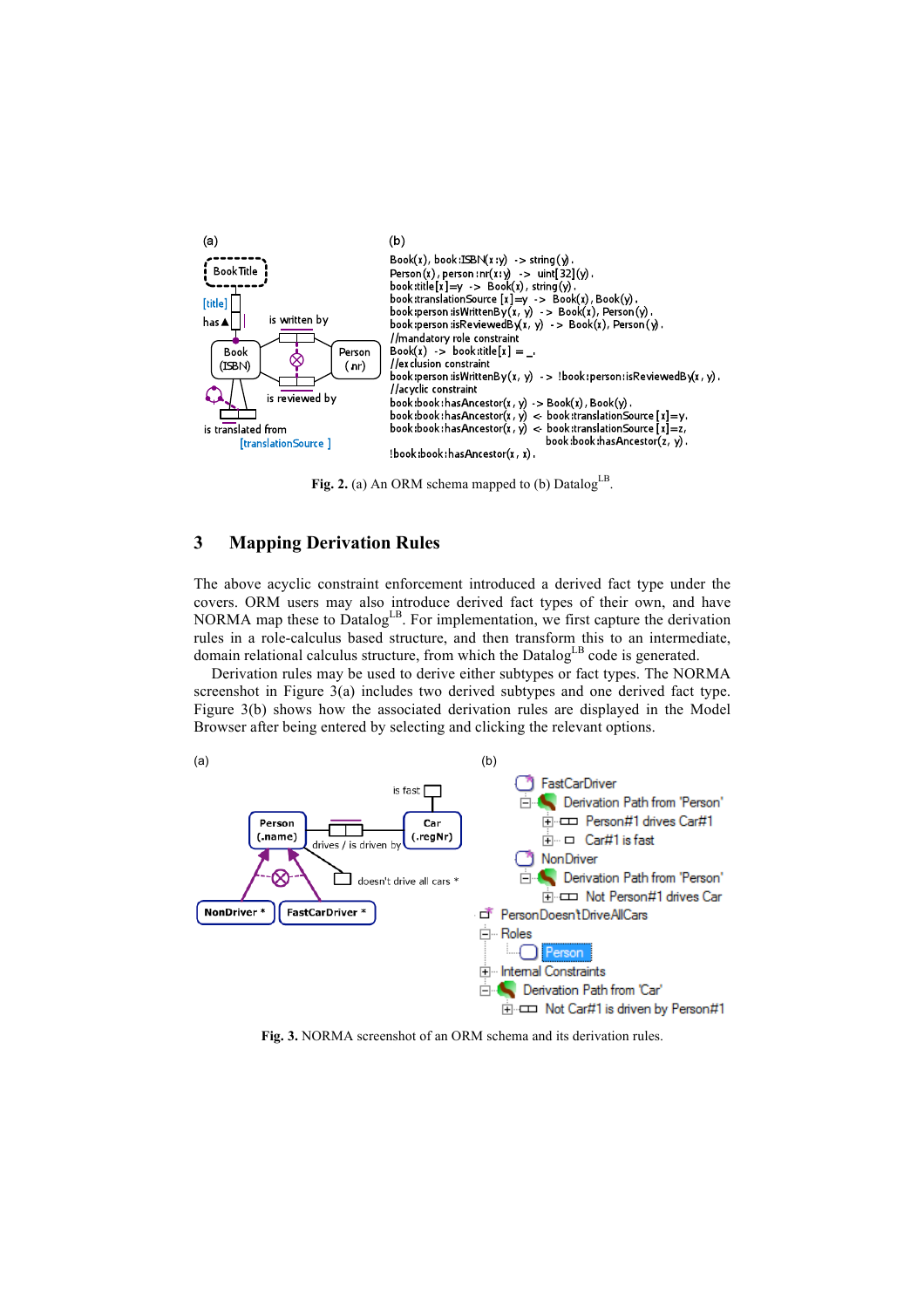The derivation path for the subtype FastCarDriver starts with Person (the path root) and navigates via the drives predicate to Car and then onto the isFast predicate, performing a conceptual join on Car. NORMA generates the following verbalization for the derivation rule: **\*Each** FastCarDriver **is some** Person **who** drives **some** Car **that** is fast. The role calculus form of the rule is translated to a named tree structure representing the following sorted, relational calculus formula {*x*:Person | ∃*y*:Car (*x* drives *y* & *y* is fast)}. This is then transformed to an equivalent version of the following Datalog<sup>LB</sup> rule, using standard techniques for reducing sorted to unsorted logic, and employing implicit quantification:

FastCarDriver(x) <- Person(x), Car(y), person:car:drives(x, y), car:isFast(y).

The derivation path for the NonDriver subtype starts with Person and then negates its entry into the drives predicate. This verbalizes as: **\*Each** NonDriver **is some** Person **who** drives **no** Car. This maps to a named structure for the relational calculus formula {*x*:Person | ~∃*y*:Car *x* drives *y*}. For first-time users of datalog, the following rule may seem like an acceptable way to encode this rule:

NonDriver(x) <-  $Person(x)$ , !(Car(y), person:car:drives(x, y)). -- error!

However, the implicit existential quantification  $\exists y$  is before the negation rather than inside it, so the body is satisfied if  $x$  is a person, and there is anything that is not a car or is not driven by x. The range of  $\nu$  is unrestricted, so the rule is unsafe. In basic datalog, negands in the rule body are restricted to atoms, but in the above example the negand is a conjunction. Datalog<sup>LB</sup> allows negated conjunctions if the variables in the negand are range restricted outside the negation (which is not true of the *y* variable in the above example). One solution is to generate the code in two steps, first deriving the opposite predicate and then negating it as shown below. It can also be done in one rule simply as NonDriver(x) <- Person(x), !person:car:drives(x,\_).

Driver(x) <- Person(x), Car(y), person:car:drives(x, y). NonDriver(x) <- Person(x), !Driver(x).

Figure 3 also includes the derived fact type in Person doesn't drive all cars. This is intended to return each person where there is at least one car not driven by that person. In this case, the derivation path starts with a car variable, and then uses negation to navigate to the person(s) who don't drive that car, and finally the derived role of Person is bound to that person variable. This verbalizes as: \*Person doesn't drive all cars **if and only if for some** Car **it is not true that that** Person drives **that** Car.

A key aspect of generating the relational calculus version of the rule is knowing where to place existential quantifiers. Unprojected root variables are existentially quantified. Hence the derivation rule currently being discussed leads to the following relational calculus formula:  $\{x: Person \mid \exists y: Car \sim x \text{ drives } y\}.$ 

ORM is essentially a sugared, visual version of sorted logic, hence in ORM each variable that is projected is a typed variable. The act of projecting on a typed variable in the scope of a negation ensures that the type declaration for that variable is lifted outside the negation. As a more general approach that works also with unsorted relational calculus, we introduce the following *Existential Placement Rule* (*EP*).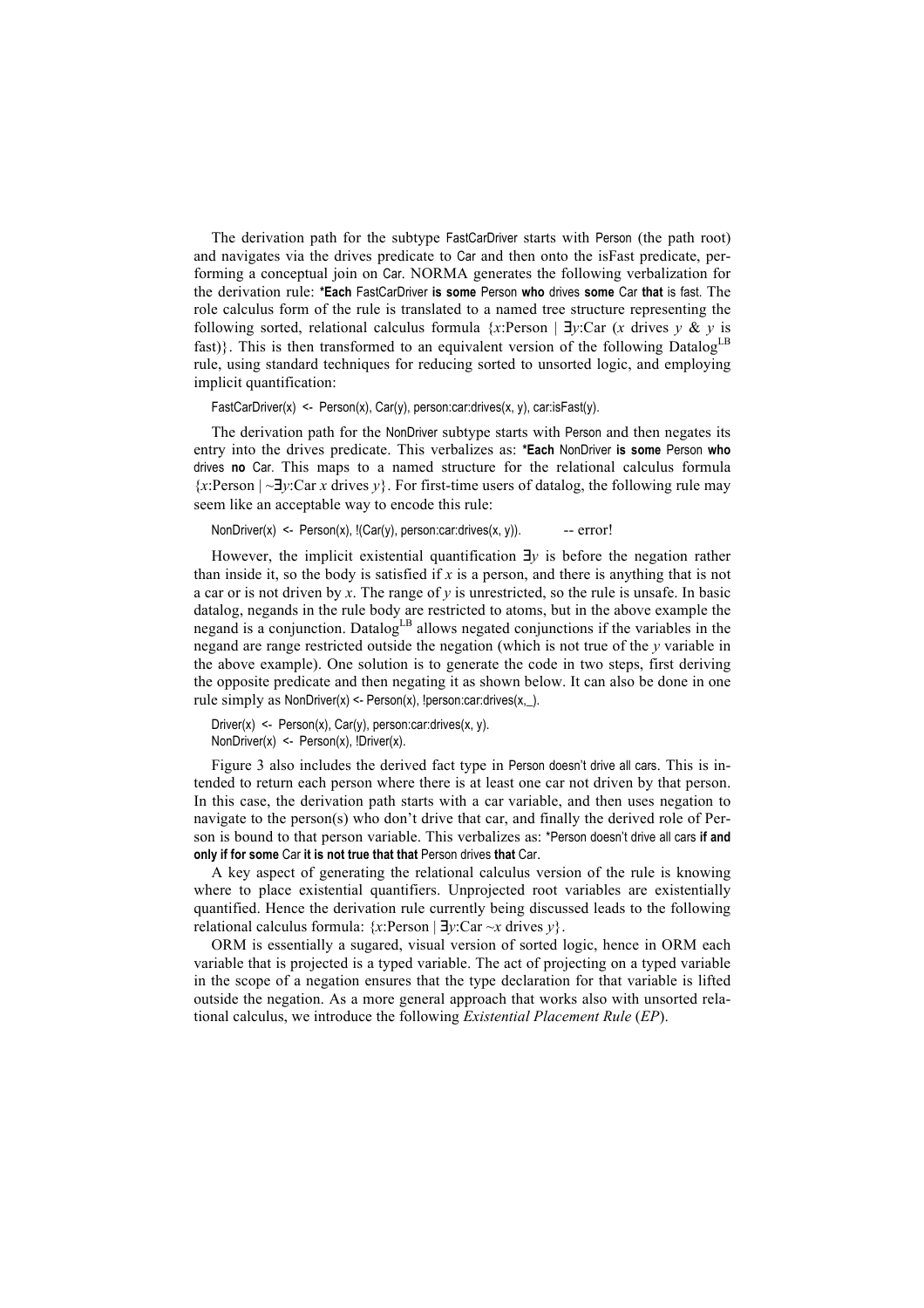For each variable v that occurs only in the rule body, place  $\exists v$  immediately before the minimal wff that contains all the ν occurrences. Hence, if ν occurs only inside a negation then place ∃ν immediately after the negation symbol.

For the current derivation rule, the unsorted relational calculus formula with implicit quantification is  $\{x \mid \text{Person } x \& \text{Car } y \& \neg x \text{ drives } y\}$ . The only variable introduced in the rule body is  $y$ , and the minimal wff containing all its occurrences is Car  $y$ &  $\sim$ *x* drives *y*. Applying EP now yields  $\{x \mid \text{Person } x \& \exists y (\text{Car } y \& \sim x \text{ drives } y)\},\$ which is equivalent to the sorted version given earlier. Using the Change of Scope rule  $\exists v (p \& \Phi v) = p \& \exists v \Phi v$  where *p* is any wff in which v does not occur free, this now maps to the Datalog<sup>LB</sup> code shown below. In contrast to our NORMA and VisualBlox implementation, the ActiveQuery tool [4], although dealing well with many tasks, fails to provide correct semantics for this rule when formulated as a query.

doesntDriveAllCars(x) <- Person(x), Car(y), !drives(x, y).

#### **4 Functions**

Figure 4 shows an ORM schema with two derived fact types. The FORML derivation rules involve a multiply operator and a sum function (both are treated as functions in NORMA). An earlier paper discussed how to capture these two rules in the role calculus [7]. We now discuss their transformation to Datalog<sup>LB</sup>. The asserted fact types map in the usual way. Assuming a float32 data type for AUDValue, the subtotal derivation rule maps to a named version of the relational calculus expression: {*li*:LineItem, *st*:Float32 | ∃*q*:Quantity ∃*p*:AUDValue (*li* hasQuantity *q* & *li* hasUnit-Price *p* &  $st = q * p$ }. This maps to the following predicate declaration and rule in DatalogLB:

lineItem:subtotalValue[x]=y -> LineItem(x), float[32](y). lineItem:subtotalValue[x]=y <- lineItem:quantity[x]=q, lineItem:unitPrice[x]=p, y=q\*p.

The invoice total rule uses the subtotal rule, generating a named version of the following relational calculus expression:  $\{i: Invoice, t: Float32 \mid t = \text{sum}\{st: \text{ADDValue} \mid \text{true}\}$  $\exists$ *li*:LineItem (*li* is on *i* & *li* has subtotal value *st*)}}. Datalog<sup>LB</sup> includes a function called "total" to sum over sets or bags of numeric values. This function may now be applied to the derived subtotal predicate to derive the invoice total predicate.



**Fig. 4.** Derivations involving a mathematical operator and aggregate function.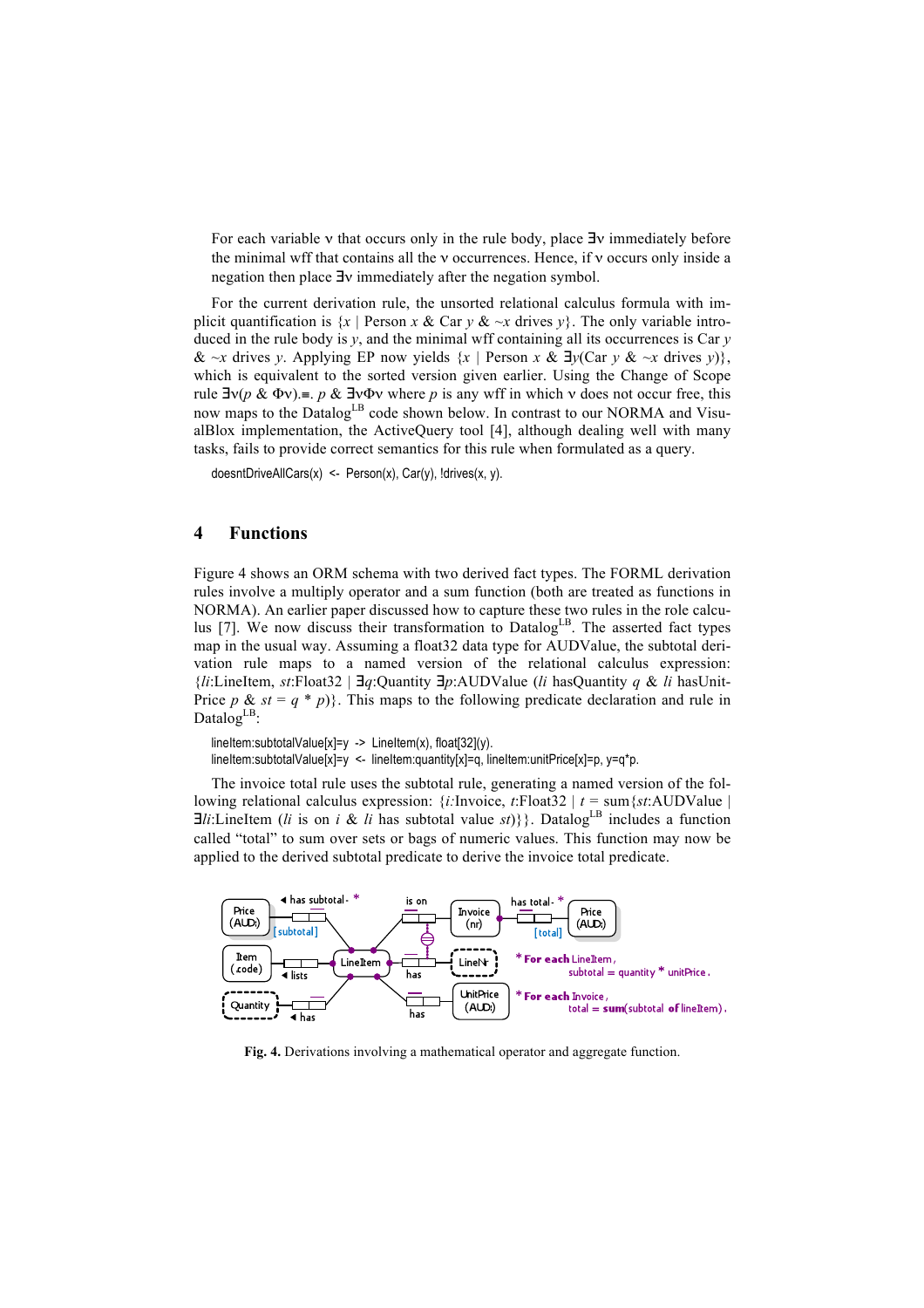A special "agg" syntax is used for this as well as other aggregate functions (e.g. counts, minima and maxima). The type declaration and derivation rule for the invoice total is rendered by the following Datalog<sup>LB</sup> code:

 $invoice: totalValue[x]=t$  ->  $Invoice(x)$ ,  $float[32](t)$ . invoice:totalValue[x]=t <- agg<< t=total(st) >> lineItem:invoice[li]=x, lineItem:subtotalValue[li]=st.

#### **5 Conclusion**

This paper provided a high level overview of our recent work to automatically transform ORM models, including derivation rules, to an extended version of datalog, using a sorted, relational calculus based structure as an intermediate format between the initial role calculus based source structure and the final datalog code. A general procedure was introduced for placement of existential quantifiers in the intermediate structure to ensure that the desired semantics are achieved. To assist readers unversed in datalog, we have used simple, concrete examples to illustrate the main ideas. In practice, rules of far greater complexity are supported.

As future research, we plan to cater for  $Datalog<sup>LB</sup>$  derivation rules that are not yet supported in NORMA and VisualBlox. For example, in Datalog<sup>LB</sup> heights may be ordered using a meta-predicate and the top ranking function may then be used to return the top *r* height values via the following rule. Adding high level support for such rules will empower more users to exploit the expressive power of Datalog<sup>1</sup>

heightRank:heightVal[r]=hv <- agg<<hv = top[r](y)>> height:cmValue(\_:y).

Derivation rules and queries are *safe* only if they are guaranteed to execute in a finite time. Most versions of datalog implement safety using syntactic checks proposed by Ullman (e.g. all head variables must occur in the rule body, and any variables in an arithmetic or relational subgoal must also appear in a positive relational subgoal) [9]. While efficient to implement, these safety rules are in fact too strong (e.g. see [21]), and we are researching ways to accept rules in a more convenient format that can be transformed into Ullman-safe rules. Apart from more sophisticated support for safety, we plan to extend our ORM-to-Datalog<sup>LB</sup> conversion to  $100\%$  coverage, add support for dynamic rules [2], and extend both ORM and our mapping procedures to exploit new features being added to Datalog<sup>LB</sup> (e.g. existential variables in rule heads).

*Acknowledgment:* The assistance of our LogicBlox colleague Martin Bravenboer in providing helpful feedback on related work is greatly appreciated.

#### **References**

- 1. Abiteboul, S., Hull, R. & Vianu, V. 1995, *Foundations of Databases*, Addison-Wesley.
- 2. Balsters, H. & Halpin, T. 2008, 'Formal Semantics of Dynamic Rules in ORM', *On the Move to Meaningful Internet Systems 2008: OTM 2008 Workshops*, eds. R. Meersman, Z. Tari, P. Herrero et al., Monterrey, Mexico, Springer LNCS 5333, pp. 699-708.
- 3. Bloesch, A. & Halpin, T. 1996, 'ConQuer: a conceptual query language', *Proc. ER'96: 15th Int. Conf. on conceptual modeling*, Springer LNCS, no. 1157, pp. 121-133.